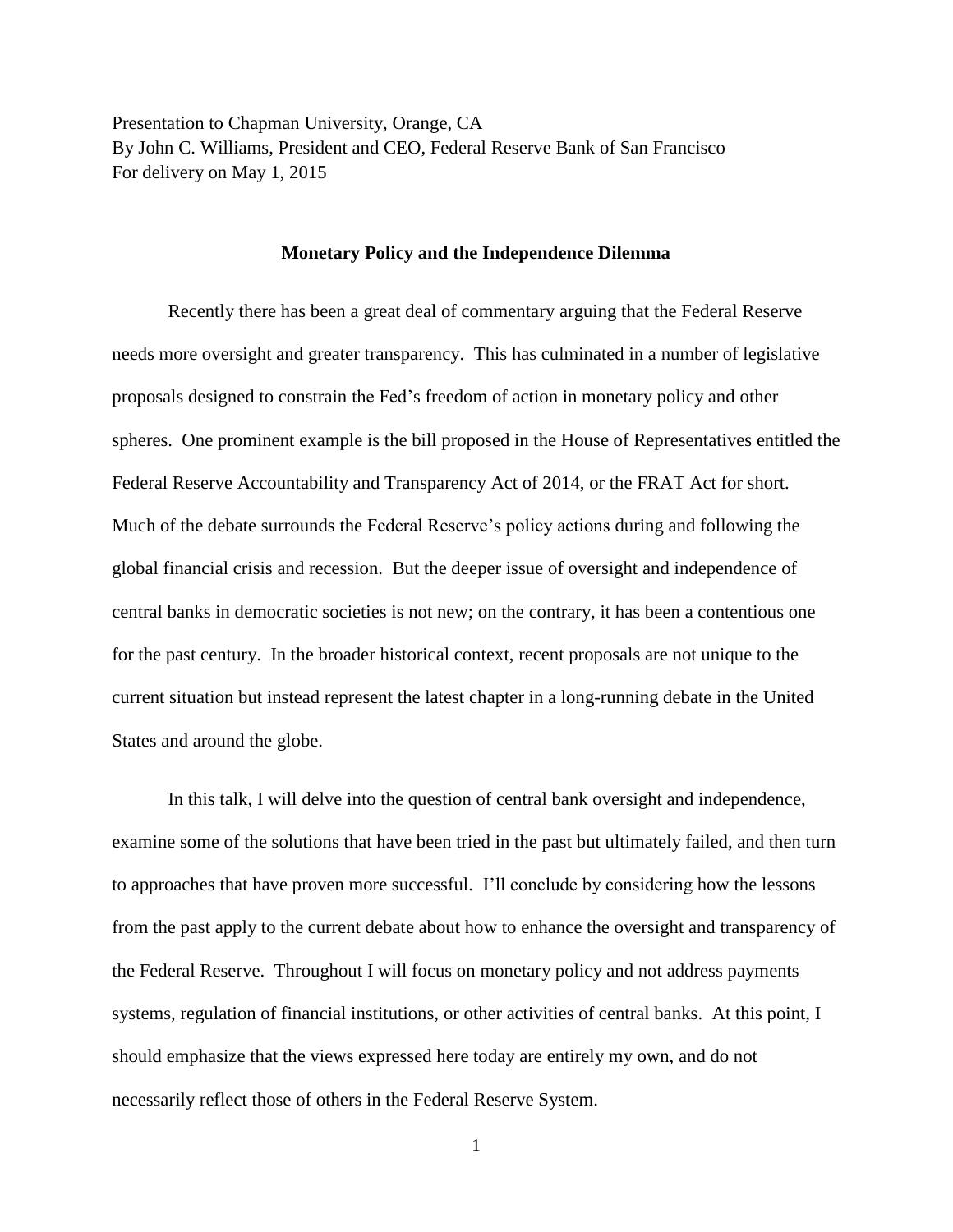### **The independence dilemma**

Why has central bank oversight and transparency been so contentious? The independence dilemma stems from the enormous power central banks have to create money essentially out of thin air. Wielded judiciously, this power can foster economic prosperity and stability. However, it can also be misused as a short-term fix for governments to meet financing needs by printing money or to stimulate the economy before an election. Such misuse can undermine economic stability and fuel runaway inflation. The resulting longer-run damage may only be felt years or decades in the future, well outside usual political time frames.

To avoid the temptation of opportunistic money creation, modern governments have generally delegated the day-to-day operation of monetary policy to an independent central bank. This independence means that policymakers are free to focus on the technical aspects of their task, removed from direct political influence. This arrangement, however, creates a new problem: Who tells the central bank what to do, if not the government? Thus, the dilemma: Successful monetary policy necessitates both an arm's-length relationship to the political process and oversight by elected officials. The search for balance at the horns of this predicament has been at the heart of central bank debates and reforms over the past century.

Two broad approaches have been taken to solve the quandary. In both cases, the overarching goal is the same: economic prosperity and stability. The difference is in the degree of operational latitude afforded the central bank. The first, more restrictive, approach is to delegate an operational mandate stipulating that the central bank achieve a specific intermediate goal. A legislated target for the growth rate of the money supply is one example of an operational mandate. The second approach is to delegate an overall economic goal, such as low

2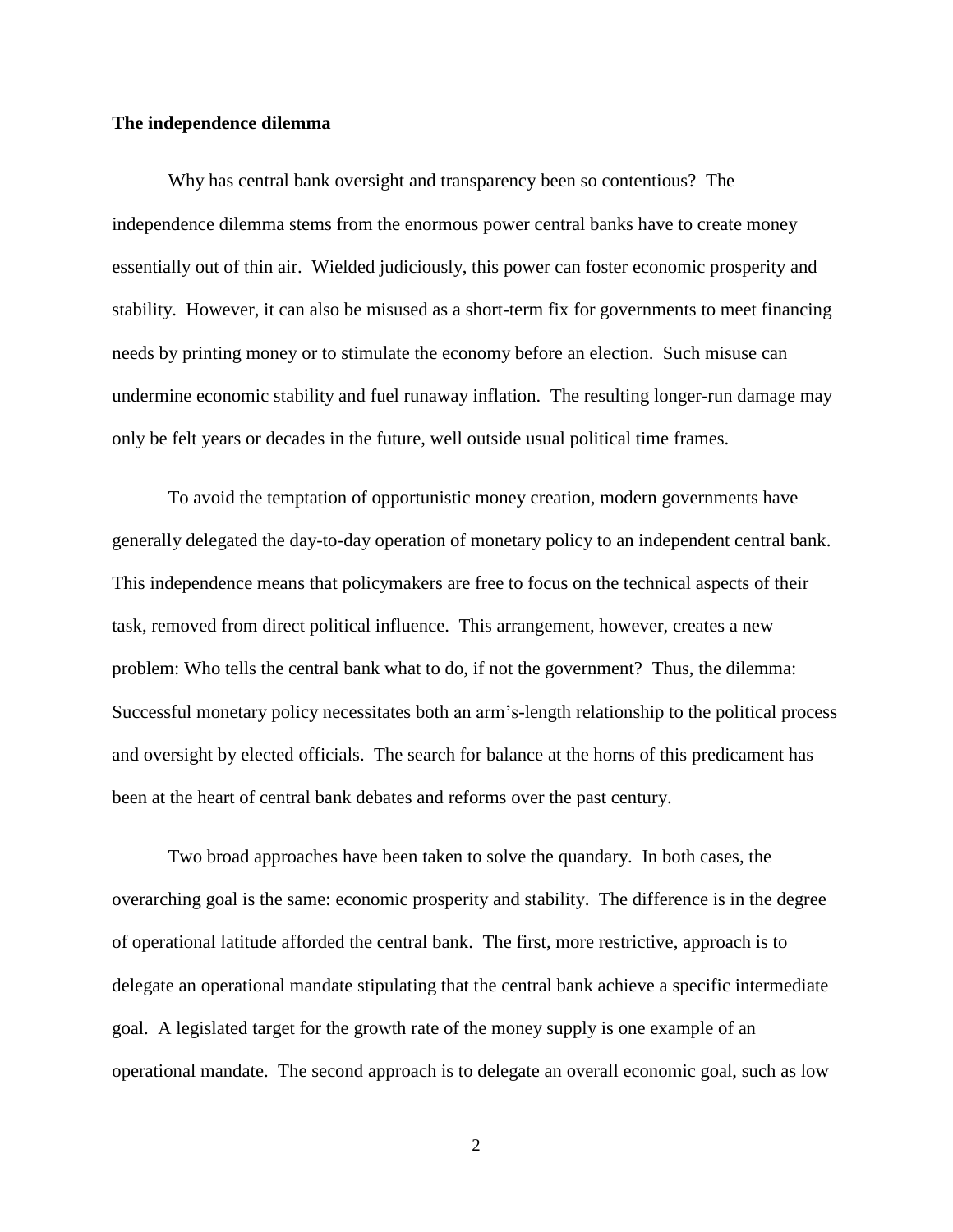inflation, and let the central bank determine how to best achieve its goal with the tools at its disposal.

#### **Operational mandates**

In the past, central banks were typically given an operational mandate. This choice reflected a strong desire to limit the discretionary power of central banks and to provide a nominal anchor, that is, a stable value of money. Operational mandates were thought to be highly predictable, accountable, and transparent, and able to provide the basis for longer-term economic stability, at the cost of short-term flexibility and discretion. However, as I will discuss in more detail, operational mandates have been beset by a string of failures rooted in this very lack of flexibility to deal with changing economic conditions and crises. After each failure, a new operational mandate framework has been introduced that, while an improvement over the prior one, still proved prone to breakdown under economic and political stress.

The classic example of an operational mandate is the gold standard. Under the gold standard, monetary policy is completely subordinate to the fixed price of gold at a legislated level. Many countries followed the gold standard before World War I and in the period between the wars. The gold standard represents the most extreme form of oversight and transparency. The central bank has little freedom of action or decision and is therefore unable to take potentially harmful actions on its own—or, for that matter, *any* actions on its own.

History has shown that this inflexibility and the subservience of monetary policy to fluctuations in gold supply and demand contributed to economic crises and depressions. The gold standard's inability to cope with economic stress is reflected by its frequent curtailment during times of war and crisis. In fact, so often was it suspended that deviations from the gold

3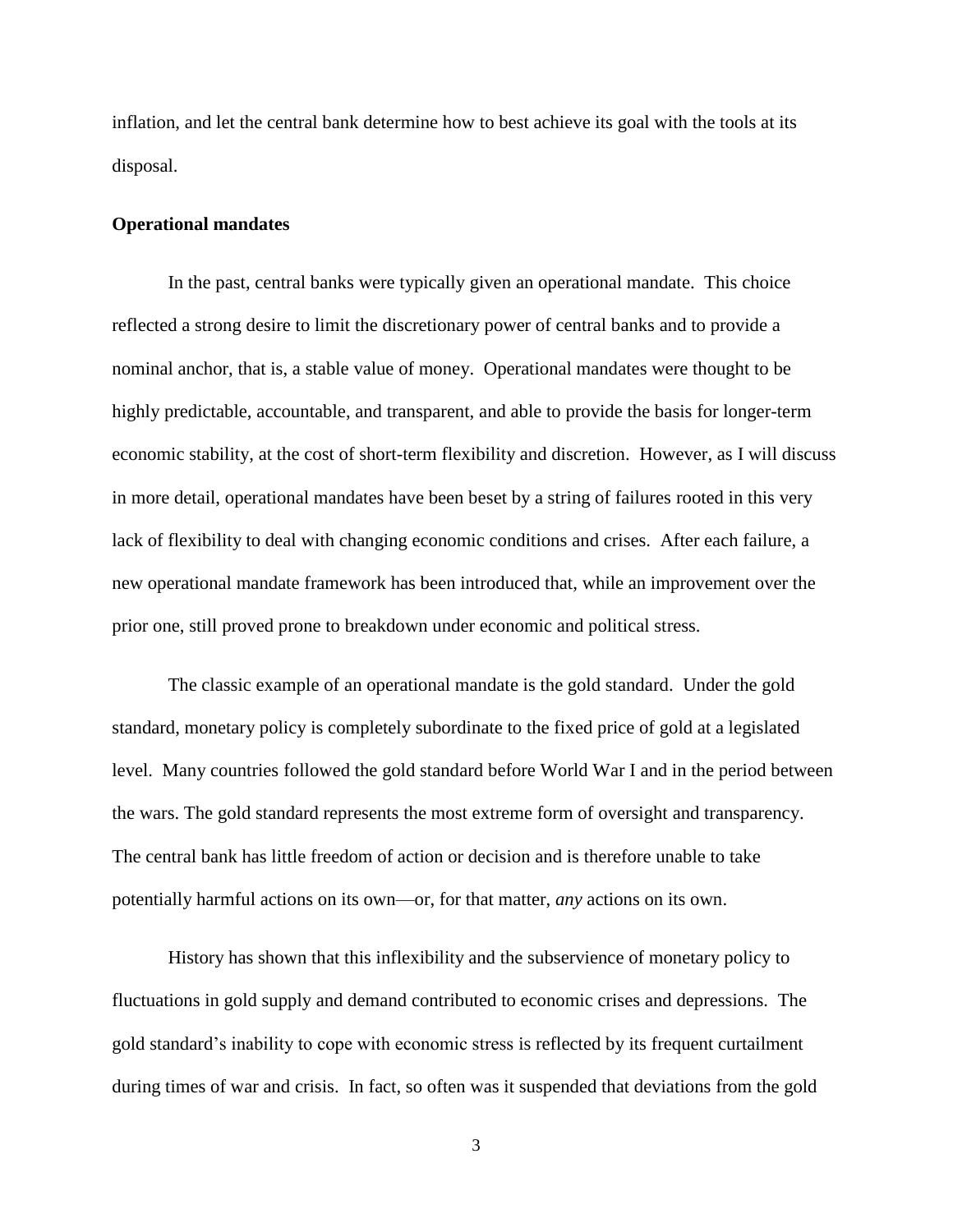standard routinely became the norm, rather than the exception. The inherent lack of flexibility in the money supply was blamed for contributing to the depth of the downturns experienced by many countries during the 1930s.<sup>1</sup> Moreover, although the gold standard system was transparent in terms of the operational mandate, its execution was far from transparent in practice, as accounts of central bank dealings during the gold standard period illustrate.<sup>2</sup>

The failure of the gold standard led to a new type of operational mandate, the fixed exchange rate regime. Under this system, the central bank is required to maintain the value of the domestic currency in relation to that of a foreign currency. As with the gold standard, predictability, accountability, and transparency were considered paramount virtues. The most famous example was the Bretton Woods system, in which foreign currencies were pegged to the U.S. dollar. A fixed exchange rate system is somewhat less rigid than a gold standard and is far less subject to the particularities of gold supply and demand. Nonetheless, it puts a straitjacket on a central bank's ability to set monetary policy attuned to domestic economic conditions, since policy is beholden to the exchange-rate peg. As a result, monetary policy is less able to counter cyclical swings in the economy.

Once again, history has shown that fixed exchange rate systems perform very poorly and are often abandoned during periods of severe economic stress or crisis. Although some smaller economies, such as Denmark and Hong Kong, have successfully operated with exchange-rate pegs, other regimes have not stood the test of time. The Bretton Woods system collapsed in the early 1970s and the European Exchange Rate Mechanism faltered in the early 1990s.

 $1$  Eichengreen 1992.

 $2$  Ahamed 2009.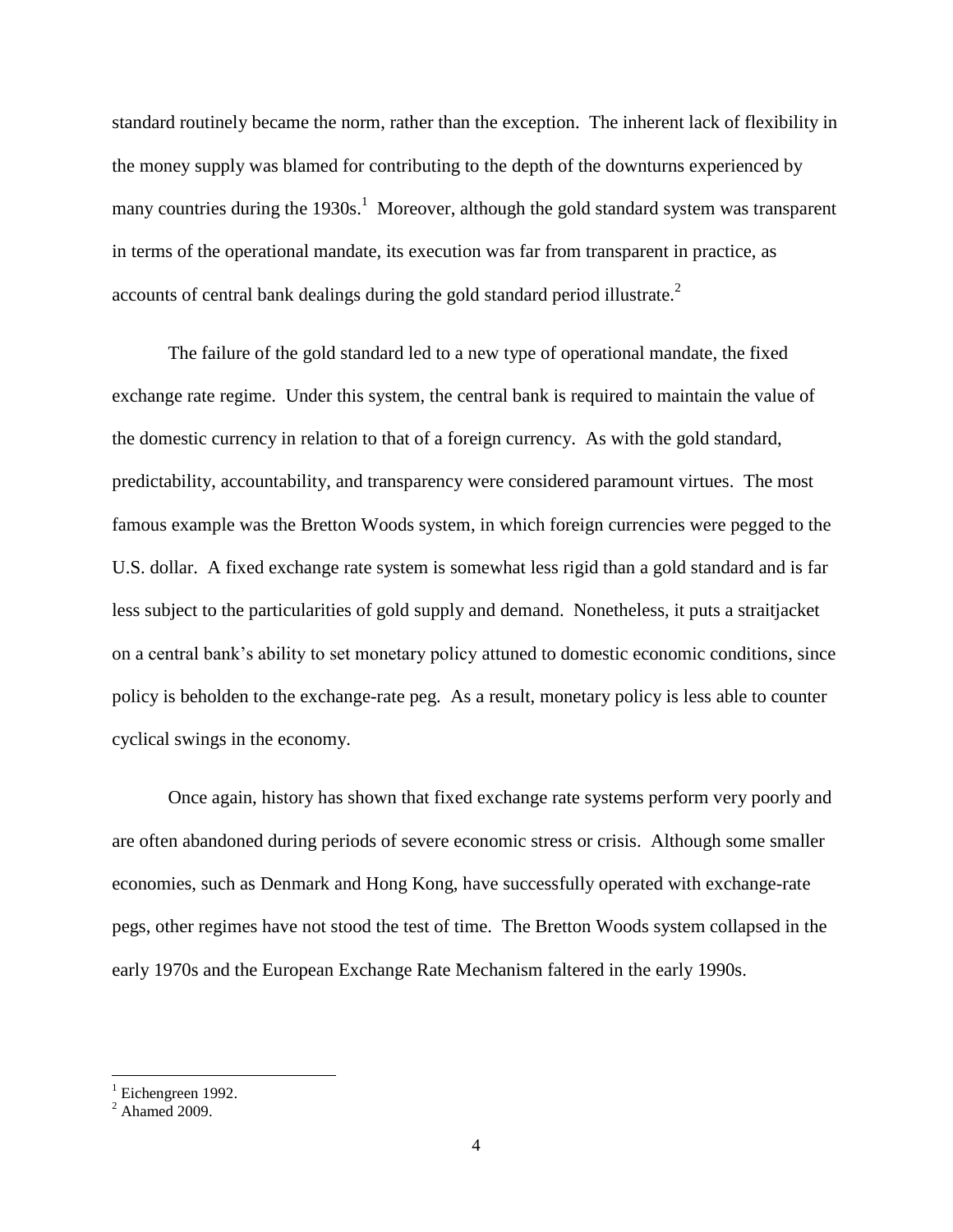The string of failures associated with the gold standard and fixed exchange rates led to other proposed operational mandates, including monetary targets. Monetary targeting is most often associated with Milton Friedman's proposal to have the money stock grow at a constant rate irrespective of economic conditions.<sup>3</sup> In theory, monetary targeting has the benefit of being predictable, accountable, and transparent while providing a stronger automatic stabilizer for the economy than earlier, more rigid regimes. For example, if the economy heats up, demand for money balances rises, driving interest rates up, which slows the economy and reduces inflation pressures.

However, in practice, monetary targeting has proved an unreliable and overly restrictive framework. In particular, changes in the financial system have caused the relationship between money demand and the economy to shift in unexpected ways. As a result, a fixed growth rate of the money stock can have unpredictable implications for economic growth and inflation. Following on the theoretical insight of William Poole, in a world where money demand is hard to predict, it is preferable to use the interest rate as the primary policy instrument rather than money supply.<sup>4</sup> This is what central banks around the world have done, leaving monetary targeting by the wayside.

#### **Goal mandates**

In light of the string of past failures of various forms of operational mandates, many countries have settled on a very different approach to deal with the issues of oversight and independence. Instead of stipulating an operational target, they set high-level economic goals and delegate to the central bank the authority to decide how to best achieve them. Under such a

<sup>&</sup>lt;sup>3</sup> Friedman 1960.

<sup>4</sup> Poole 1970.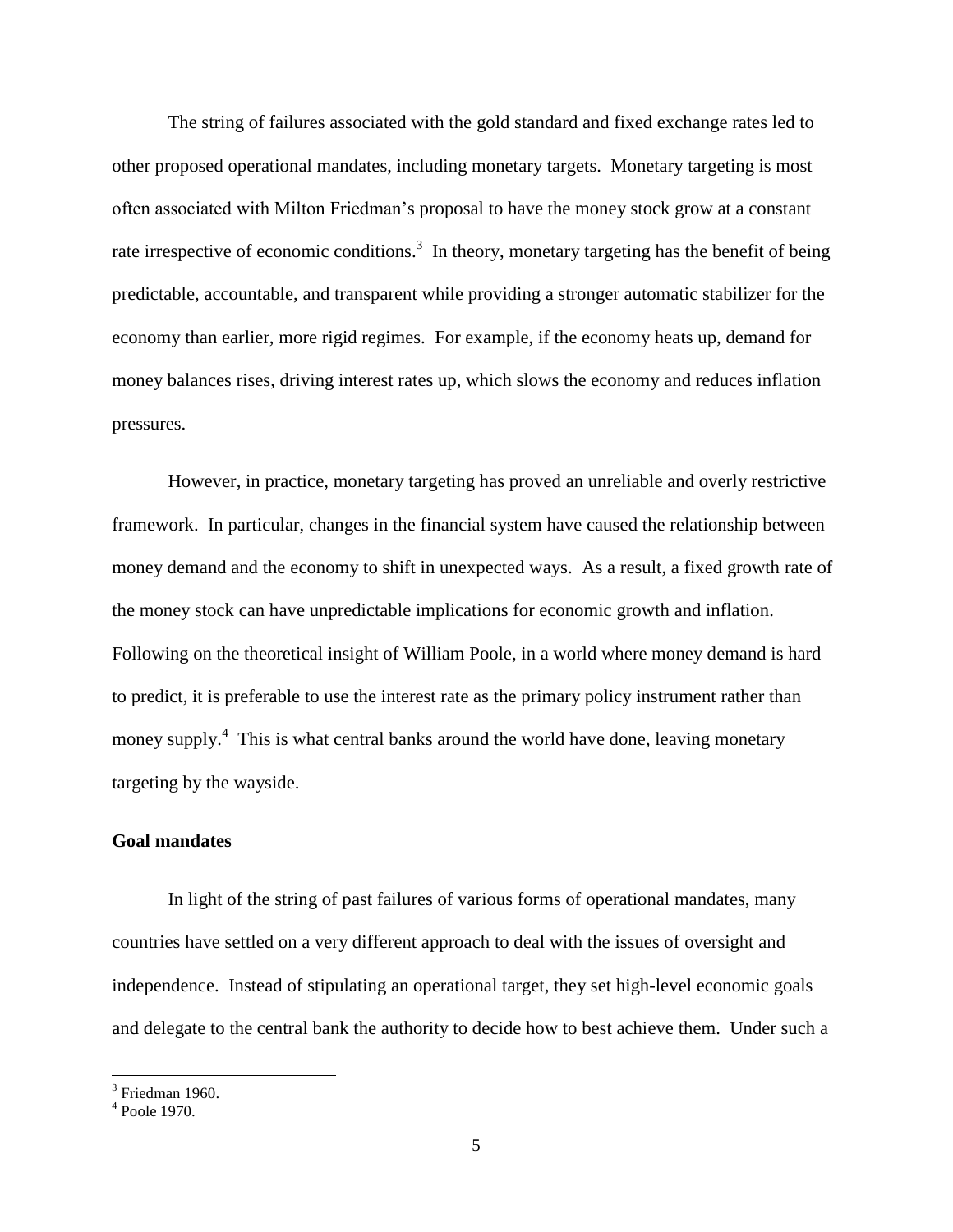goal mandate, the central bank is held responsible for achieving its objectives and is typically required to regularly report on its progress and the steps it is taking. This framework stresses the predictability, accountability, and transparency of the main economic goals of policy, rather than operational actions.

An early entry in this category is the mandate under which the Federal Reserve has operated for the past 38 years. The Federal Reserve Reform Act of 1977 states: "The Board of Governors of the Federal Reserve System and the Federal Open Market Committee shall maintain long run growth of the monetary and credit aggregates commensurate with the economy's long run potential to increase production, so as to promote effectively the goals of maximum employment, stable prices, and moderate long-term interest rates." Somewhat confusingly, this sentence combines elements of both operational and goal mandates. The operational mandate aspect is captured by the reference to long run growth of monetary and credit aggregates, hearkening to a monetary targeting regime. The goal mandate is specified as the ultimate objective of monetary policy. Later in this paragraph, the tension between the two approaches is resolved clearly in favor of the goal mandate: "Nothing in this Act shall be interpreted to require that such ranges of growth or diminution be achieved if the Board of Governors and the Federal Open Market Committee determine that they cannot or should not be achieved because of changing conditions." Although the description of the goals is left somewhat vague, the Federal Reserve filled in this gap by issuing a statement describing the longer-run goals and policy strategy in greater detail.<sup>5</sup>

The Act of 1977 also demanded a greater level of oversight and transparency regarding monetary policy. It stipulated that the Fed would consult with congressional committees at

<sup>5</sup> Board of Governors 2015.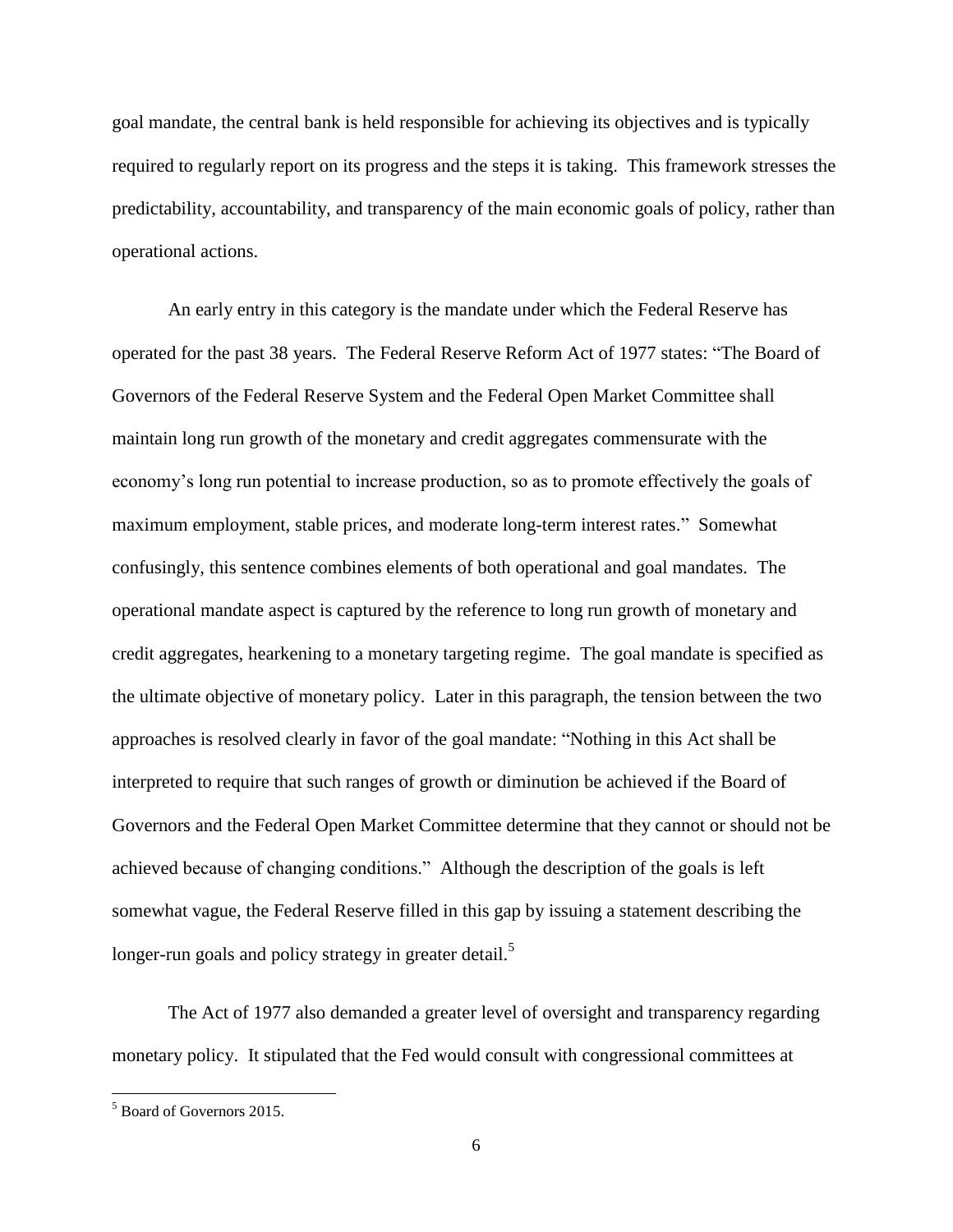semiannual meetings concerning "objectives and plans with respect to the ranges of growth or diminution of monetary and credit aggregates for the upcoming twelve months, taking account of past and prospective developments in production, employment, and prices."<sup>6</sup> The Full Employment and Balanced Growth Act of 1978 added a requirement that the Fed issue semiannual reports to Congress in conjunction with these meetings. The semiannual meetings and reports continue to this day.

Other countries have taken the goal mandate framework considerably further. Some 25 years ago the Reserve Bank of New Zealand introduced a new goal mandate framework called inflation targeting.<sup>7</sup> Since then, dozens of countries have adopted some form of inflation targeting. The cornerstone of this approach is that the central bank—often in consultation and in formal agreement with the government—assumes responsibility for inflation being, on average, near a numerical target. It is important to note that, although the inflation goal is front and center, inflation-targeting central banks also recognize a role for stabilizing economic activity what is often referred to as "flexible inflation targeting."

The inflation-targeting framework also features clear communication of the central bank's policy strategy and the rationale for its decisions, with the goal of enhancing the predictability of the central bank's actions and its accountability to the public. This is generally done in regular public reports with detailed analysis of the economic outlook and policy strategy and decisions.<sup>8</sup> Indeed, some governments require the head of the central bank to issue a public

 6 Federal Reserve Reform Act of 1977.

<sup>&</sup>lt;sup>7</sup> Leiderman and Svensson 1995, Bernanke and Mishkin 1997, Bernanke et al. 1999, Kuttner 2004.

<sup>&</sup>lt;sup>8</sup> See, for example, Norges Bank 2014.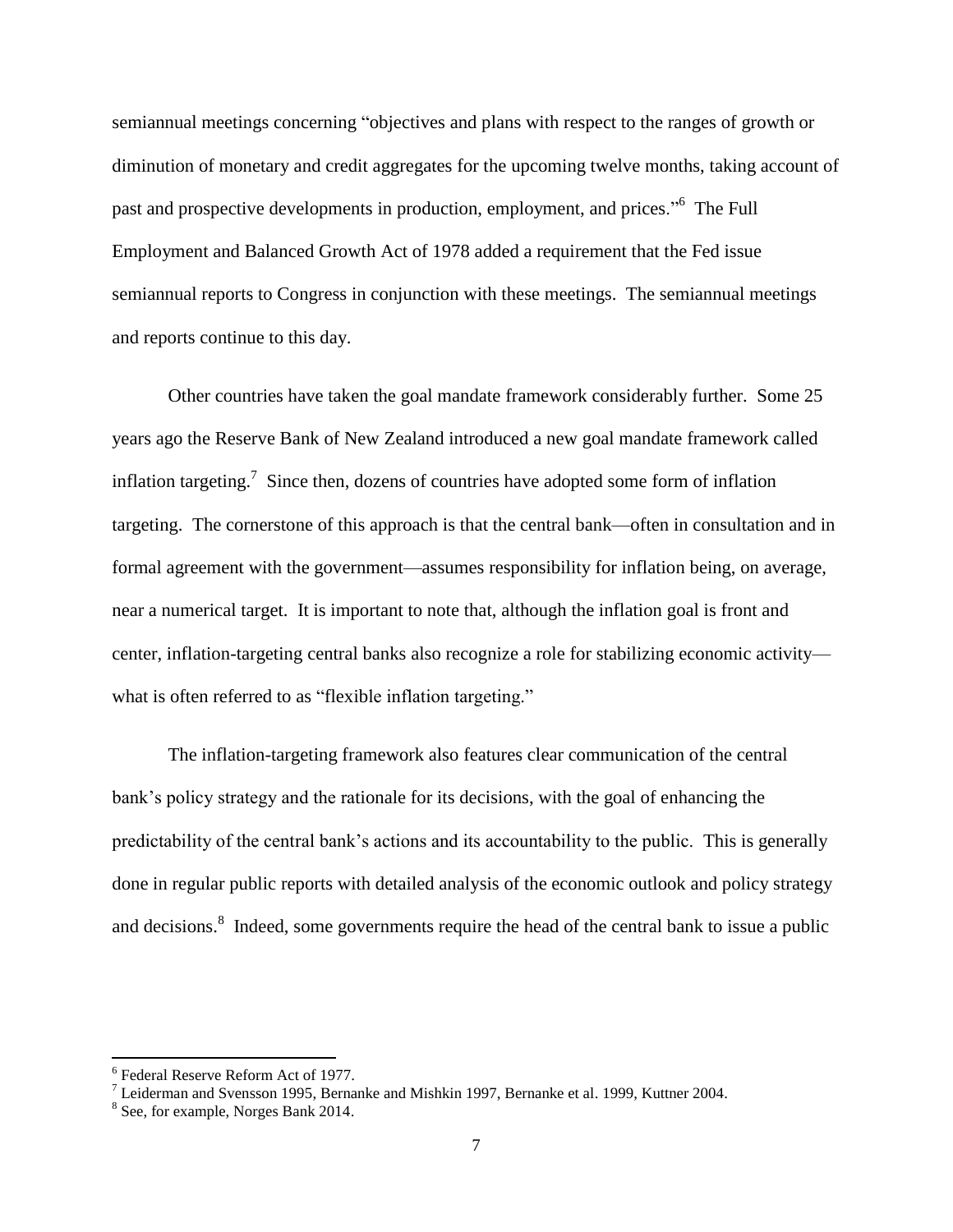letter when the inflation goal is missed, explaining why the target was not achieved and what is being done to rectify the situation.<sup>9</sup>

Although the legal and institutional structures of inflation-targeting frameworks differ across countries in their particulars, they share the following: a clear delegation of goals to the central bank, regular formal reporting on the attainment of these goals to the public, and a requirement to explain what the central bank is doing to best achieve its goals. As a testament to the effectiveness of this framework, countries with inflation goal mandates have generally kept inflation low and stable over the past few decades, even in the aftermath of the global financial crisis.<sup>10</sup>

### **Back to the future: Monetary policy rules as an operational mandate?**

Although many countries have found that a goal mandate coupled with strong oversight and transparency works much better than past operational mandates, some commentators argue that the problem has not been with the notion of an operational mandate per se, but with how it has been implemented. They accept that the gold standard, fixed exchange rate, and monetary targeting are flawed, and argue that a more sophisticated operational mandate is needed—one that is more flexible at dealing with changing economic conditions but still puts a meaningful constraint on the central bank.

The latest proposed operational mandate is that the central bank should, under most circumstances, follow a fixed mechanical monetary policy rule such as the Taylor rule.<sup>11</sup> This is the basic idea underlying the FRAT Act. According to many standard monetary policy rules, the

<sup>&</sup>lt;sup>9</sup> See, for example, Bank of England 2015.

<sup>10</sup> Williams 2014a.

 $11$  Taylor 1993.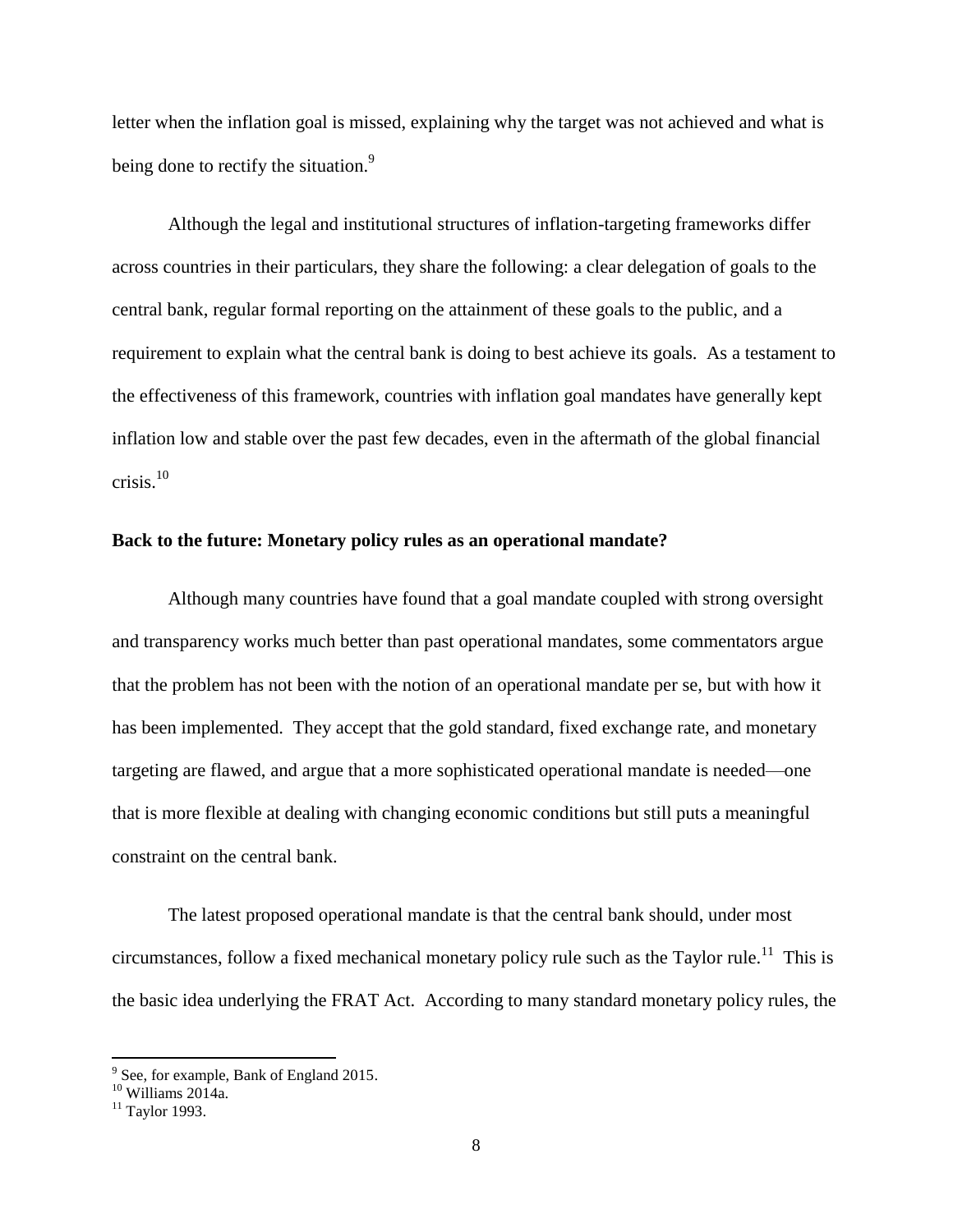real (inflation-adjusted) federal funds rate depends on a few macroeconomic variables: specifically, the utilization gap—the difference between the level of economic activity and its normal, full-employment level; the inflation gap—the difference between the inflation rate and its target level; and the normal, or "natural," rate of interest. Like other operational mandates, this proposal places a high value on predictability, accountability, and transparency and aims to limit the discretionary decision making of the central bank.

This approach has several advantages over previous operational mandate frameworks in terms of macroeconomic performance. First, a monetary policy rule makes clear the central bank's longer-term inflation goal, which is an integral part of the rule itself. This clarifies the communication of policy goals and actions. Second, a properly specified policy rule incorporates the fundamental principle ("Taylor principle") of monetary policy that the nominal interest rate needs to rise more than one-for-one with an increase in inflation as a necessary condition to achieve the desired level of inflation in the long run. Third, a policy rule incorporates systematic and predictable counter-cyclical responses to economic conditions consistent with economic theory and a wide range of economic models.<sup>12</sup>

Research has shown that a policy rule is likely to be superior to other operational mandates like the gold standard, fixed exchange rates, and monetary targeting.<sup>13</sup> In model simulations of typical economic fluctuations, an optimally designed monetary policy rule can come very close to the first-best achievable outcomes.<sup>14</sup> As a result, central banks around the world consult monetary policy rules in preparing forecasts, analyzing risk scenarios, and

<sup>&</sup>lt;sup>12</sup> Taylor and Williams 2011.

<sup>&</sup>lt;sup>13</sup> Bryant, Hooper, and Mann 1993.

 $14$  Levin, Wieland, and Williams 1999, 2003; Levin et al. 2006.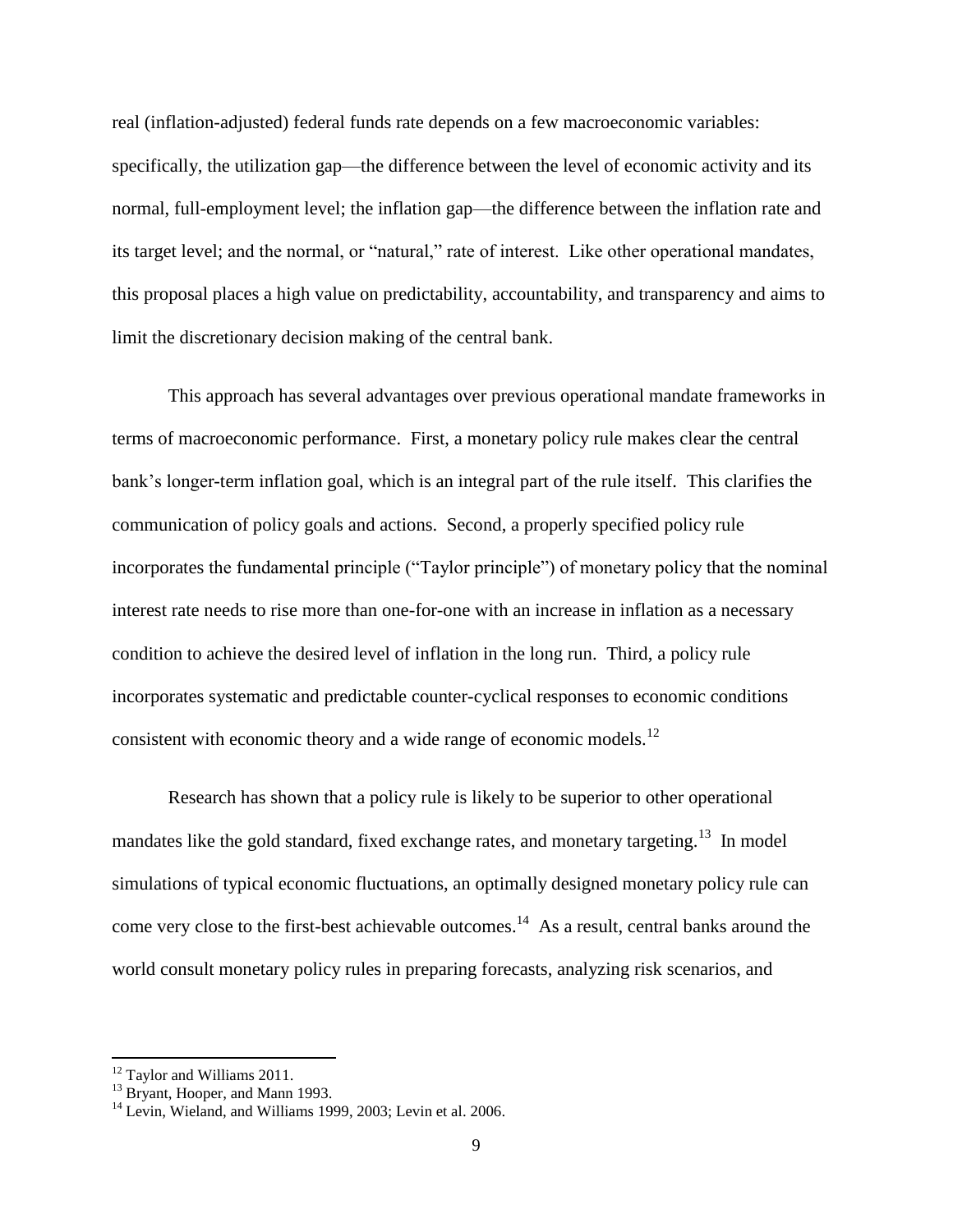studying alternative policy strategies. At the Federal Reserve, monetary policy rules have been a regular feature of monetary policy analysis, briefings, and discussions for the past two decades.<sup>15</sup>

There is no question that monetary policy rules provide an invaluable tool for research and practical policy considerations at central banks. Nonetheless, before one rushes to institute a policy rule operational mandate, there are substantive issues and open questions that need to be addressed. Three are particularly relevant: the treatment of unobserved variables such as the natural rates of economic activity and interest, the zero lower bound on interest rates, and the specification of the rule itself.

An important element of most monetary policy rules is the dependence on unobservable measures of the normal, or "natural," levels of economic activity—such as real gross domestic product or the unemployment rate—and interest rates. In principle, these natural rates change over time in unpredictable ways and are therefore subject to considerable uncertainty.<sup>16</sup> Under a policy rule mandate, would the estimates of the natural rates be set by statute or by the central bank? Would they change over time as economic circumstances change or would they be fixed? These are not purely academic questions. Following the most recent recession, estimates of both the natural rate of output and interest have been subject to dramatic shifts, which would have sizable effects on the appropriate setting of policy according to standard monetary policy rules.<sup>17</sup> If the mandated policy rule uses outdated or inappropriate measures of natural rates, economic performance will suffer. On the other hand, allowing the central bank to freely choose natural rate measures would significantly loosen the constraint on policymaking. In the extreme, any deviation from the mandated rule could be defined away by a shift in the estimated natural rate.

<sup>&</sup>lt;sup>15</sup> Williams 2014c.

<sup>&</sup>lt;sup>16</sup> Orphanides and Williams 2002, Laubach and Williams 2003.

 $17$  Williams 2014b, 2015.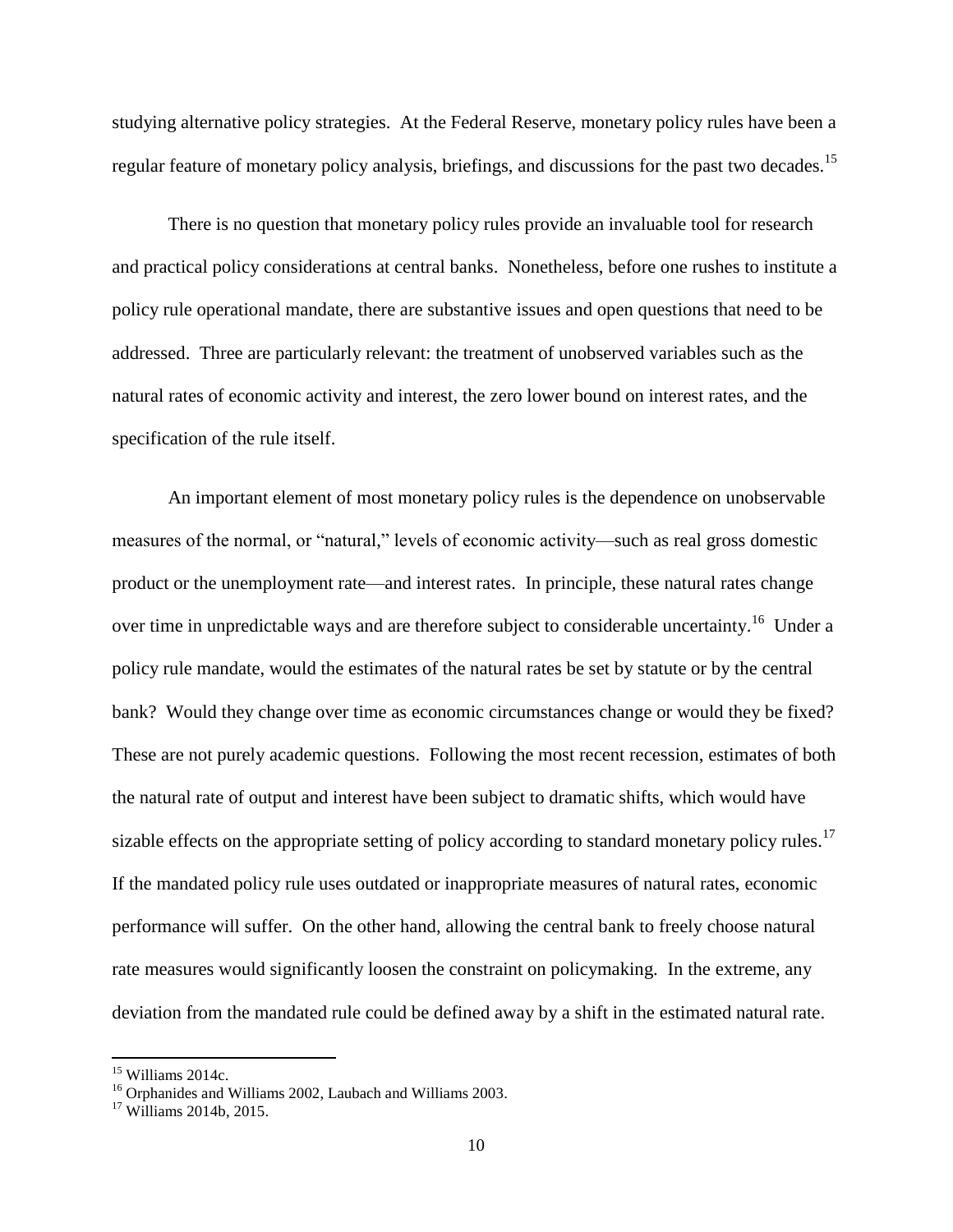A second issue is the zero lower bound on nominal interest rates that limits the ability to lower interest rates during periods of economic downturn or very low inflation relative to the prescription of a monetary policy rule. During the recent U.S. recession, standard monetary policy rules prescribed negative nominal interest rates, but this was unattainable.<sup>18</sup> In the end, the Federal Reserve and other central banks turned to unconventional means to provide the missing monetary stimulus. These measures, including asset purchases and explicit forward policy guidance, are outside the realm of standard monetary policy rules. In such circumstances, which are very likely to occur again in the future, a policy rule mandate will be silent. Moreover, research shows that the very presence of the zero lower bound argues for deviating from a standard policy rule around times when the constraint binds, as the central bank aims to make up for lost monetary stimulus.<sup>19</sup>

Third, although there has been a great deal of research about the properties of wellperforming monetary policy rules, there is, as yet, no consensus about the best specification of such a rule. Different models imply different best rules. In addition, in the presence of the zero lower bound or uncertainty about natural rates, the best performing rules can be very different from those designed absent these features.<sup>20</sup> In those circumstances, mechanically following one type of standard policy rule designed to work well under one set of assumptions can yield very poor economic outcomes when those assumptions are violated.

# **Where do we go from here?**

I have argued that the independence dilemma has been with us for a very long time. Despite the best intentions, attempts to solve it through an operational mandate have proven

<sup>&</sup>lt;sup>18</sup> Board of Governors 2009, Rudebusch 2009, Williams 2009.

<sup>&</sup>lt;sup>19</sup> Reifschneider and Williams 2000.

 $^{20}$  Orphanides and Williams 2002, 2006; Reifschneider and Williams 2000.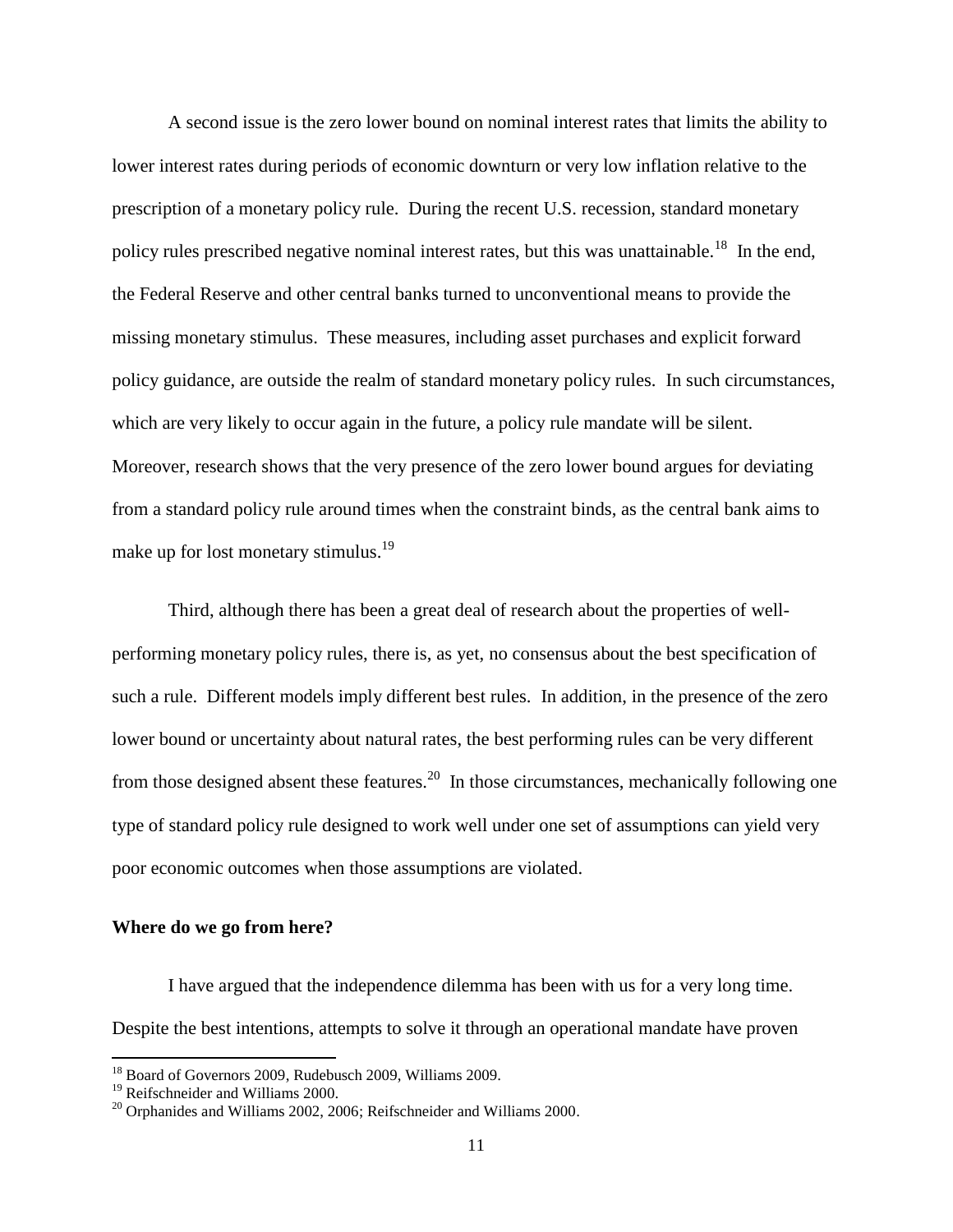fruitless in the past. Although a policy rule operational mandate is unquestionably superior to past operational mandates, such an approach is subject to a number of issues and questions. First and foremost, what rule should the central bank follow? One lesson from the history of operational mandates is that what looks good in theory often fails to deliver when circumstances change in unpredictable ways. Particularly in situations of economic stress or crisis, operational mandates have proven to be ineffective and have often been abandoned.

Given the challenges for an operational mandate to succeed, a potentially more promising approach to address the independence dilemma may be to look to the experiences of inflationtargeting countries, where the principle of enhancing accountability and transparency within a goal mandate framework has proven to be very successful.

Thank you.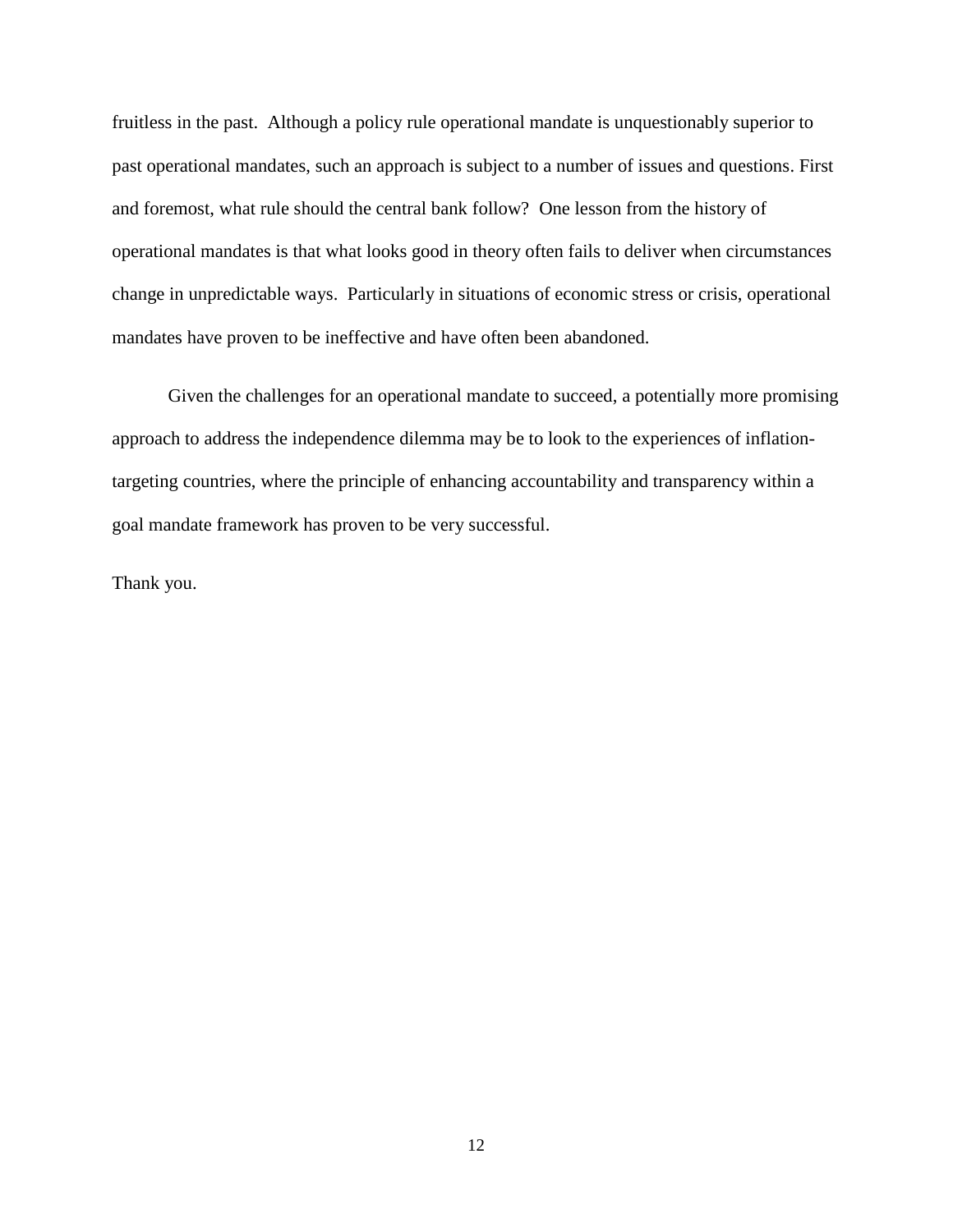# **References**

- Ahamed, Liaquat. 2009. *Lords of Finance: The Bankers Who Broke the World*. New York: Penguin Group.
- Bank of England. 2015. "Letter from the Governor of the Bank of England to the Chancellor of the Exchequer, February 12, 2015." <https://www.gov.uk/government/collections/inflationary-targets>
- Bernanke, Ben S., Thomas Laubach, Frederic S. Mishkin, and Adam S. Posen. 1999. *Inflation Targeting: Lessons from the International Experience*. Princeton, NJ: Princeton University Press.
- Bernanke, Ben S., and Frederic S. Mishkin. 1997. "Inflation Targeting: A New Framework for Monetary Policy?" *Journal of Economic Perspectives* 11(2, Spring), pp. 97–116.
- Board of Governors of the Federal Reserve System. 2009. "Monetary Policy Alternatives." June 18, p. 37. <http://www.federalreserve.gov/monetarypolicy/files/FOMC20090624bluebook20090618.pdf>
- Board of Governors of the Federal Reserve System. 2015. "Statement on Longer-Run Goals and Monetary Policy Strategy." Adopted January 24, 2012, amended January 27, 2015. [http://www.federalreserve.gov/monetarypolicy/files/FOMC\\_LongerRunGoals.pdf](http://www.federalreserve.gov/monetarypolicy/files/FOMC_LongerRunGoals.pdf)
- Bryant, Ralph C., Peter Hooper, and Catherine L. Mann. 1993. *Evaluating Policy Regimes: New Research in Empirical Macroeconomics*. Washington, DC: Brookings Institution.
- Eichengreen, Barry. 1992. *Golden Fetters: The Gold Standard and the Great Depression, 1919–1939*. New York: Oxford University Press.
- Federal Reserve Accountability and Transparency Act of 2014. 2014. House Resolution 5018. <https://www.congress.gov/bill/113th-congress/house-bill/5018>
- Federal Reserve Reform Act of 1977. 1977. Public Law 95-188, 91 Statute 1387. <http://www.gpo.gov/fdsys/pkg/STATUTE-91/pdf/STATUTE-91-Pg1387.pdf>
- Friedman, Milton. 1960. *A Program for Monetary Stability*. New York: Fordham University Press.
- Full Employment and Balanced Growth Act of 1978. 1978. Public Law 95-523, 92 Stat. 1887. <http://www.gpo.gov/fdsys/pkg/STATUTE-92/pdf/STATUTE-92-Pg1887.pdf>
- Kuttner, Kenneth N. 2004. "A Snapshot of Inflation Targeting in its Adolescence." In *The Future of Inflation Targeting*, eds. Christopher Kent and Simon Guttmann. Sydney: Reserve Bank of Australia, pp. 6–42.<http://www.rba.gov.au/publications/confs/2004/pdf/kuttner.pdf>
- Laubach, Thomas, and John C. Williams. 2003. "Measuring the Natural Rate of Interest." *Review of Economics and Statistics* 85(4), pp. 1,063–1,070. <http://www.mitpressjournals.org/doi/pdf/10.1162/003465303772815934>
- Leiderman, Leonardo, and Lars E.O. Svensson, editors. 1995. *Inflation Targets.* London: Centre for Economic Policy Research.
- Levin, Andrew T., Alexei Onatski, John C. Williams, and Noah Williams. 2006. "Monetary Policy under Uncertainty in Micro-founded Macroeconomic Models." *NBER Macroeconomics Annual 2005,* vol. 20. Cambridge, MA: MIT Press, pp. 229–287.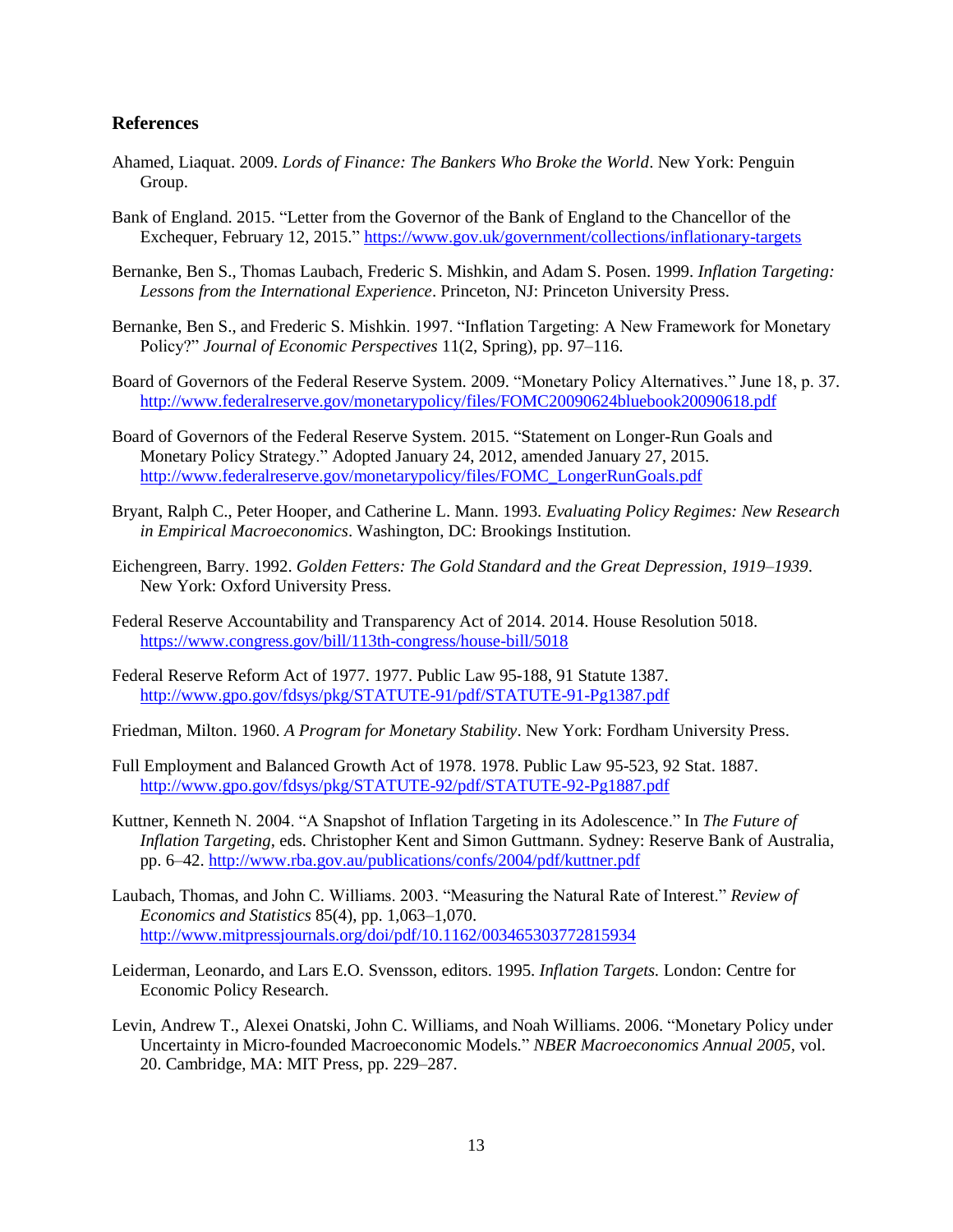- Levin, Andrew T., Volker Wieland, and John C. Williams. 1999. "Robustness of Simple Monetary Policy Rules under Model Uncertainty." In *Monetary Policy Rules,* ed. John Taylor. Chicago: The University of Chicago Press, pp. 263–299.
- Levin, Andrew T., Volker Wieland, and John C. Williams. 2003. "The Performance of Forecast-Based Monetary Policy Rules under Model Uncertainty." *American Economic Review* 93(3, June), pp. 622– 645.
- Norges Bank. 2014. *Monetary Policy Report with Financial Stability Assessment*. September. Oslo: Norges Bank. [http://static.norges-bank.no/pages/101366/monetary\\_policy\\_report\\_3\\_14.pdf](http://static.norges-bank.no/pages/101366/monetary_policy_report_3_14.pdf)
- Orphanides, Athanasios, and John C. Williams. 2002. "Robust Monetary Policy Rules with Unknown Natural Rates." *Brookings Papers on Economic Activity* 2, pp. 63–145.
- Orphanides, Athanasios, and John C. Williams. 2006. "Monetary Policy with Imperfect Knowledge." *Journal of the European Economic Association* 4(2–3, April/May), pp. 366–375.
- Poole, William. 1970. "Optimal Choice of Monetary Policy Instruments in a Simple Stochastic Macro Model." *The Quarterly Journal of Economics* 84(2, May), pp. 197–216.
- Reifschneider, David, and John C. Williams. 2000. "Three Lessons for Monetary Policy in a Low-Inflation Era." *Journal of Money, Credit, and Banking* 32(4), pp. 936–966.
- Rudebusch, Glenn D. 2009. "The Fed's Monetary Policy Response to the Current Crisis." *FRBSF Economic Letter* 2009-17 (May 22). [http://www.frbsf.org/economic-research/publications/economic](http://www.frbsf.org/economic-research/publications/economic-letter/2009/may/fed-monetary-policy-crisis/)[letter/2009/may/fed-monetary-policy-crisis/](http://www.frbsf.org/economic-research/publications/economic-letter/2009/may/fed-monetary-policy-crisis/)
- Taylor, John B. 1993. "Discretion versus Policy Rules in Practice." *Carnegie Rochester Conference Series on Public Policy* 39 (December), pp. 195–214.
- Taylor, John B., and John C. Williams. 2011. "Simple and Robust Rules for Monetary Policy." In *Handbook of Monetary Economics*, vol. 3B, eds. Benjamin Friedman and Michael Woodford. Amsterdam: North-Holland, pp. 829–860.
- Williams, John C. 2009. "Heeding Daedalus: Optimal Inflation and the Zero Lower Bound." *Brookings Papers on Economic Activity*, Fall, pp. 1–37.
- Williams, John C. 2014a. "Inflation Targeting and the Global Financial Crisis: Successes and Challenges." Presentation to the South African Reserve Bank Conference on Fourteen Years of Inflation Targeting in South Africa and the Challenge of a Changing Mandate, Pretoria, South Africa, October 31[. http://www.frbsf.org/our-district/press/presidents-speeches/williams](http://www.frbsf.org/our-district/press/presidents-speeches/williams-speeches/2014/october/inflation-targeting-global-financial-crisis/)[speeches/2014/october/inflation-targeting-global-financial-crisis/](http://www.frbsf.org/our-district/press/presidents-speeches/williams-speeches/2014/october/inflation-targeting-global-financial-crisis/)
- Williams, John C. 2014b. "Monetary Policy at the Zero Lower Bound: Putting Theory into Practice." Working paper, Hutchins Center on Fiscal & Monetary Policy at Brookings. Washington, DC: The Brookings Institution, January 16. [http://www.brookings.edu/~/media/research/files/papers/2014/01/16-monetary-policy-zero-lower](http://www.brookings.edu/~/media/research/files/papers/2014/01/16-monetary-policy-zero-lower-bound/16-monetary-policy-zero-lower-bound-williams)[bound/16-monetary-policy-zero-lower-bound-williams](http://www.brookings.edu/~/media/research/files/papers/2014/01/16-monetary-policy-zero-lower-bound/16-monetary-policy-zero-lower-bound-williams)
- Williams, John C. 2014c. "Policy Rules in Practice." *Journal of Economic Dynamics and Control* 49 (December), pp. 151–153.